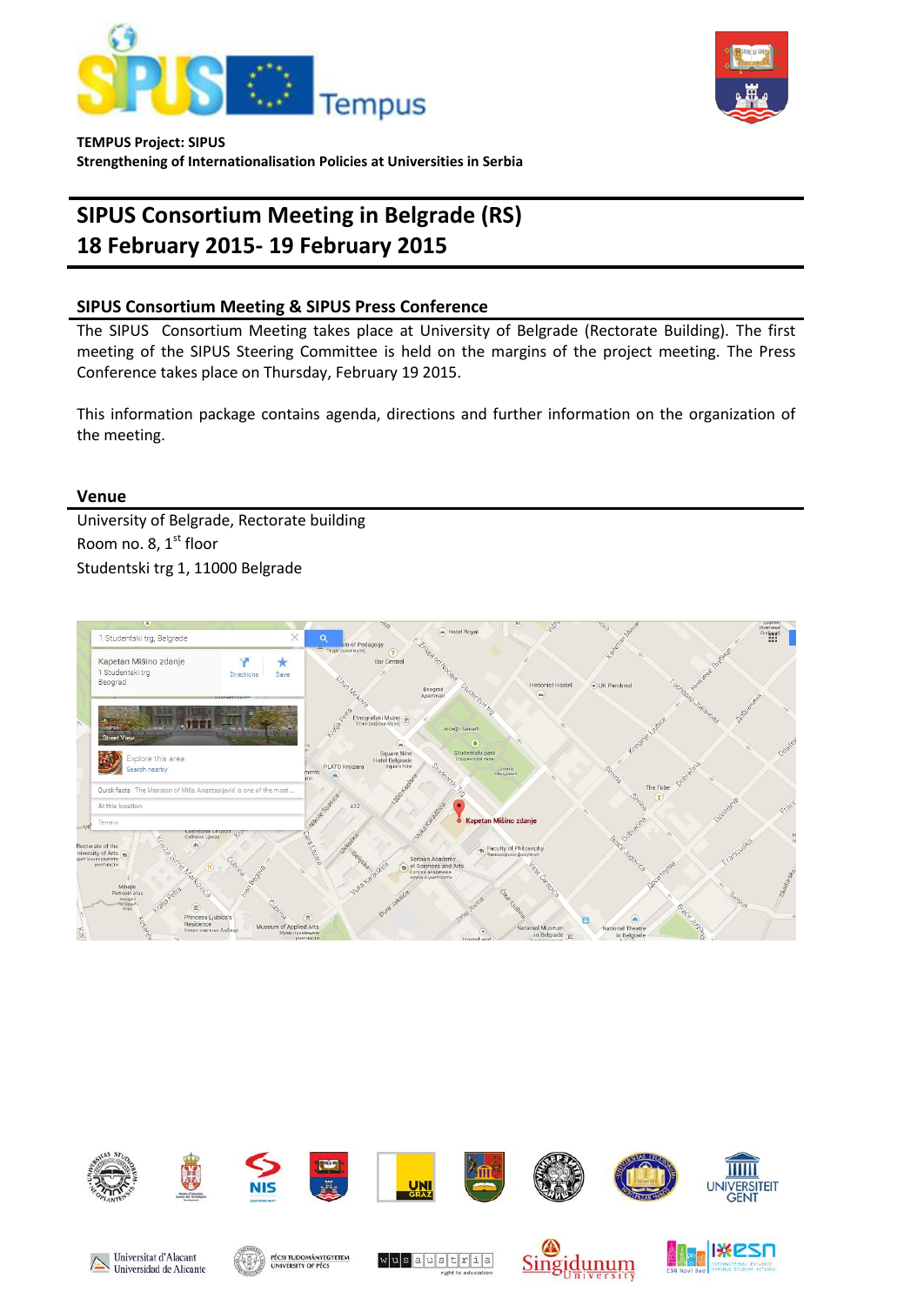



# **SIPUS Consortium Meeting in Belgrade (RS) Agenda**

|                 | <b>Wednesday, 18 February 2015</b>                                                                                                                                                                                                                                                                                                                               |
|-----------------|------------------------------------------------------------------------------------------------------------------------------------------------------------------------------------------------------------------------------------------------------------------------------------------------------------------------------------------------------------------|
|                 |                                                                                                                                                                                                                                                                                                                                                                  |
| $09:00 - 9:30$  | Registration of participants ( $1st$ floor of the Rectorate building)                                                                                                                                                                                                                                                                                            |
|                 | <b>Welcome and Opening of the CMT meeting</b>                                                                                                                                                                                                                                                                                                                    |
| 09:30-09:40     | Prof. Dr. Dalibor Soldatić, Vice-Rector for International Relations, UB                                                                                                                                                                                                                                                                                          |
|                 | Prof. Dr. Pavle Sekeruš, Vice-Rector for Science and International Relations, UNS                                                                                                                                                                                                                                                                                |
| $09:40 - 10:00$ | SIPUS project overall organisational, technical and financial progress<br>(incl. overview of budget, reporting, equipment)                                                                                                                                                                                                                                       |
|                 | Ana Šoti and Helena Hiršenberger, University of Novi Sad, SIPUS core management<br>team                                                                                                                                                                                                                                                                          |
|                 | WP1 progress (national legislative)                                                                                                                                                                                                                                                                                                                              |
|                 | REPORTS provided by:                                                                                                                                                                                                                                                                                                                                             |
| $10:00 - 10:30$ | University of Ghent (WP1 leader)<br>➤<br>Delfien Cloet, International Relations Office (10 min)<br>Ministry of Education, Science and Technological Development of RS<br>➤<br>Dr. Mirjana Vesović, Head of Department of Higher Education (10 min)                                                                                                               |
|                 | (National Council for Higher Education, RS)<br>(National Council for Science and Technological Development, RS)                                                                                                                                                                                                                                                  |
|                 | WP2 progress (institutional legislative)                                                                                                                                                                                                                                                                                                                         |
| 10:30 - 11:00   | REPORTS provided by:<br>University of Niš (WP2 leader)<br>➤<br>Prof. Dr. Vesna Lopičić, Vice-Rector for International Relations (10 min)<br>University of Novi Sad (Coordinator)<br>≻<br>Ivana Vujkov, University of Novi Sad, SIPUS core management team (10 min)<br>ESN activities (students in WP2)<br>➤<br>Katarina Vaščić, National Representative (10 min) |
| $11:00 - 11:30$ | <b>Coffee break</b>                                                                                                                                                                                                                                                                                                                                              |
| $11:30 - 11:50$ | <b>WP4 progress - Quality issues</b><br>REPORT provided by WUS Austria (WP4 leader)<br>Maria Brunnhofer, WUS Austria                                                                                                                                                                                                                                             |

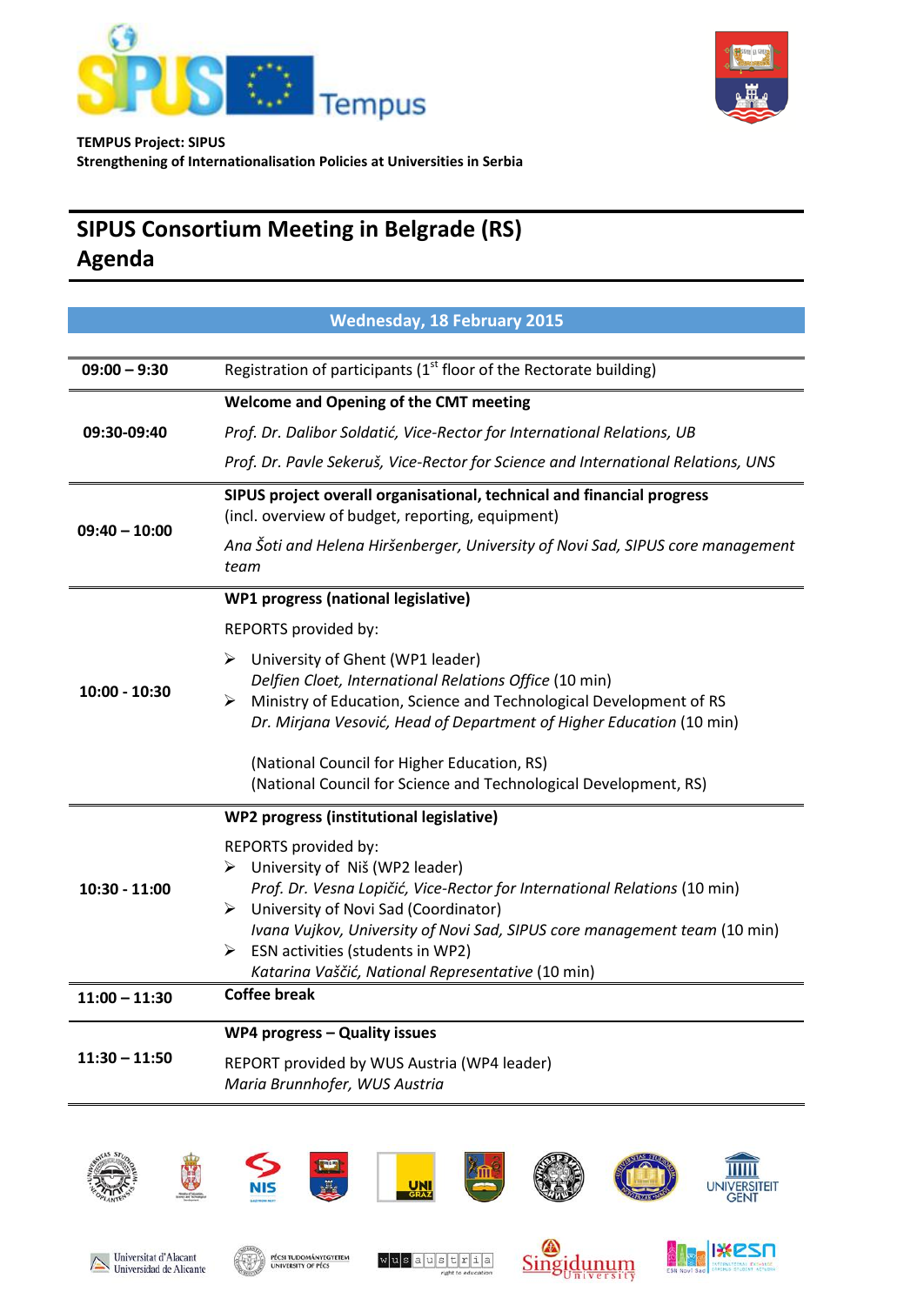



| <b>TEMPUS Project: SIPUS</b> | Strengthening of Internationalisation Policies at Universities in Serbia                                                                                                                                                                                                                                                                                                                                |
|------------------------------|---------------------------------------------------------------------------------------------------------------------------------------------------------------------------------------------------------------------------------------------------------------------------------------------------------------------------------------------------------------------------------------------------------|
| $11:50 - 12:20$              | <b>WP5 progress - Dissemination</b>                                                                                                                                                                                                                                                                                                                                                                     |
|                              | REPORTS provided by:                                                                                                                                                                                                                                                                                                                                                                                    |
|                              | SINGIDUNUM University (WP5 leader)<br>➤<br>Doc. Dr. Svetlana Stanišić Stojić, Singidunum University (10 min)<br>University of Novi Sad (Coordinator and joint WP5 leader)<br>➤<br>Website, Helena Hiršenberger, University of Novi Sad, SIPUS core<br>management team<br>EAIE fair, Ivana Vujkov, University of Novi Sad, SIPUS core management team                                                    |
| $12:20 - 12:30$              | <b>Discussion</b>                                                                                                                                                                                                                                                                                                                                                                                       |
| $12:30 - 13:30$              | <b>Buffet Lunch</b>                                                                                                                                                                                                                                                                                                                                                                                     |
| 13:30 - 13:50                | <b>SIPUS Interim report preparation</b><br>(incl. deadlines, roles, procedures, etc.)                                                                                                                                                                                                                                                                                                                   |
|                              | Ana Šoti, University of Novi Sad, SIPUS core management team<br>(and possibly representatives of NTO with useful suggestions)                                                                                                                                                                                                                                                                           |
|                              | WP1: Activities planned for 2nd project year (2015)                                                                                                                                                                                                                                                                                                                                                     |
|                              | PANEL DISCUSSION led by:                                                                                                                                                                                                                                                                                                                                                                                |
| $13:50 - 14:20$              | University of Ghent (WP1 leader)<br>➤<br>Delfien Cloet, International Relations Office<br>> University of Novi Sad, Prof. Dr. Pavle Sekeruš, Vice-Rector<br>Ministry of Education, Science and Technological Development<br>➤<br>Dr. Mirjana Vesović, Head of Department of Higher Education<br>(National Council for Higher Education)<br>(National Council for Science and Technological Development) |
|                              | (Conslusions to be agreed upon at CM)                                                                                                                                                                                                                                                                                                                                                                   |
|                              | WP2: Activities planned for 2nd project year (2015) - Strategic documents                                                                                                                                                                                                                                                                                                                               |
| 4:20                         | University of Niš (WP2 leader)<br>Prof. Dr. Ivan Milentijević, University of Niš                                                                                                                                                                                                                                                                                                                        |
|                              | WP2: Workshop on joint degrees (set for March 2015, UNS)                                                                                                                                                                                                                                                                                                                                                |
| $14:30 - 14:45$              | Overview provided by:                                                                                                                                                                                                                                                                                                                                                                                   |
|                              | University of Graz (task leader)<br>➤<br>Kanita Kovačević, Office for International Relations, UNI GRAZ<br>University of Novi Sad (joint task leader)<br>≻<br>University of Novi Sad, SIPUS core management team                                                                                                                                                                                        |
| $14:45 - 15:00$              | WP2: Study visit to University of Pecs, Hungary (set for April 2015, UP)                                                                                                                                                                                                                                                                                                                                |
|                              | University of Pecs (EU host institution)<br>⋗<br>Czéh Gábor, International Relations Office                                                                                                                                                                                                                                                                                                             |
|                              | UNI                                                                                                                                                                                                                                                                                                                                                                                                     |









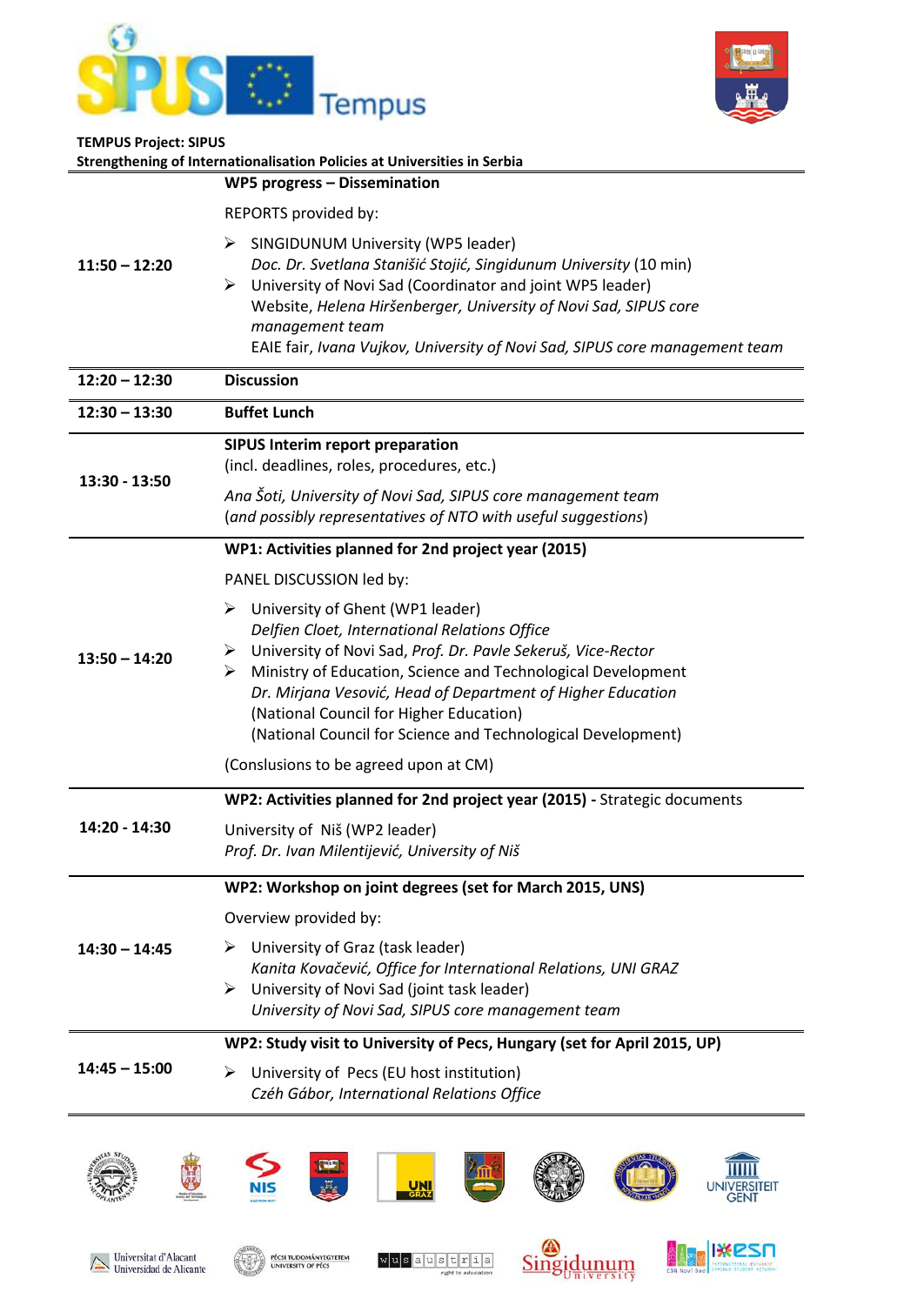



#### **TEMPUS Project: SIPUS**

**Strengthening of Internationalisation Policies at Universities in Serbia** 

| $15:00 - 15:30$ | Coffee break                                                                                                                                                                                                                                   |
|-----------------|------------------------------------------------------------------------------------------------------------------------------------------------------------------------------------------------------------------------------------------------|
| $15:30 - 16:00$ | WP3: INSTITUTIONAL CAPACITY OF LARGE-SCALE int. PROJECTS<br>Detailed and concrete overview of plans, tasks and goals                                                                                                                           |
|                 | Ana Soti and Helena Hiršenberger, University of Novi Sad, SIPUS core management<br>team                                                                                                                                                        |
| $16:00 - 16:15$ | WP3: Study visit to University of Alicante, Spain (set for June 2015, UA)                                                                                                                                                                      |
|                 | University of Alicante (EU host institution)<br>➤<br>(on behalf of Alicante: Ana Šoti and Helena Hiršenberger)                                                                                                                                 |
| $16:15 - 16:30$ | <b>AOB</b>                                                                                                                                                                                                                                     |
|                 | Example:                                                                                                                                                                                                                                       |
|                 | Determine the date and venue of WP3 C.3. activity (second half of 2015)<br>➤<br>"Organize workshop on best practices in building institutional capacities for<br>participation within ERA and develop an action plan for participation in ERA" |
| 20:00           | Dinner (Restaurant "Aeroklub")                                                                                                                                                                                                                 |

# **Thursday, 19 February 2015**

| $10:00 - 10:20$ | WP7: SIPUS management and financial issues                                                                                                                                                                                                                      |
|-----------------|-----------------------------------------------------------------------------------------------------------------------------------------------------------------------------------------------------------------------------------------------------------------|
|                 | Ana Šoti and Helena Hiršenberger, University of Novi Sad, SIPUS core management<br>team<br>(2nd installment, documentation, etc.)                                                                                                                               |
| $10:20 - 11:00$ | REPORTS FROM ALL SIPUS PARTNERS that have not had formal presentations at<br><b>CM</b><br>(on both the impact and the challenges the project has faced at their institution)                                                                                    |
|                 | University of Belgrade<br>University of Kragujevac (Ms. Olivera Mijatović, Head of IRO, UNI KG)<br>State University of Novi Pazar (Dr Edin Dolićanin, Assistant Professor)<br>The Petroleum Industry of Serbia, NIS (Daria Riznyk, Director of T&D sector)<br>➤ |
| $11:30 - 12:00$ | UB to host a SIPUS media conference (as the 1 <sup>st</sup> Dissemination Conference)<br>Led by vice-rectors for international relations                                                                                                                        |
|                 | <b>End of Consortium Meeting</b>                                                                                                                                                                                                                                |

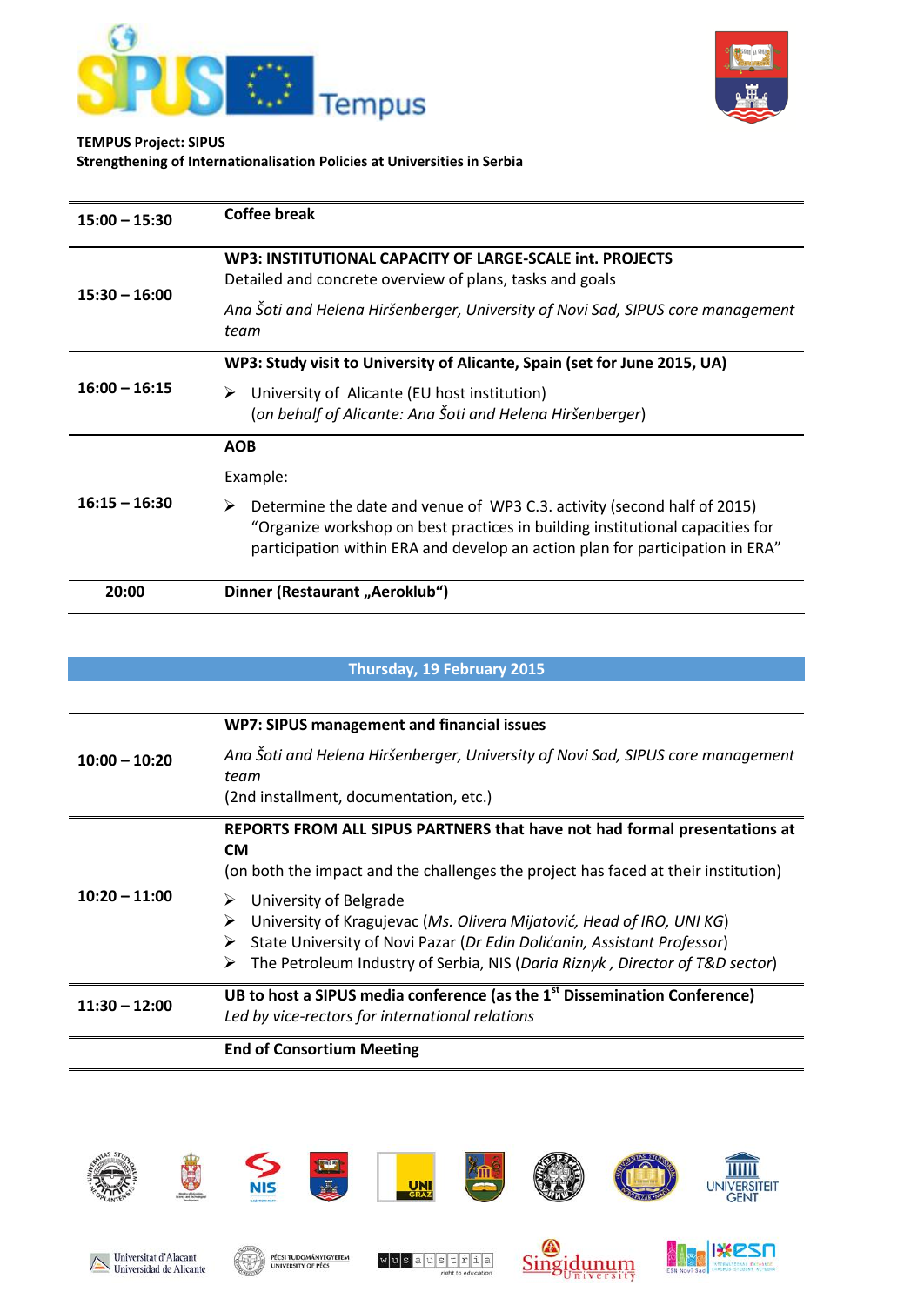



# **SIPUS Consortium Meeting in Belgrade (RS) Further information**

# **Meals**

On the internal meeting day, lunch is organised at a restaurant (Club) on the Rectorate building.

Dinner on Wednesday, February 18 2015 at 20:00 Restaurant "Aeroklub" Uzun Mirkova 4, 11000 Belgrade <http://restoranaeroklub.rs/>



# **General information**

#### **Belgrade**

Belgrade is the capital and largest city of Serbia. It is located at the confluence of the Sava and Danube rivers, where the Pannonian Plain meets the Balkans. It is one of the oldest cities in Europe and has since ancient times been an important focal point for traffic, an intersection of the roads of Eastern and Western Europe. As a result of its tumultuous history, Belgrade has for centuries been home to many nationalities.

Belgrade is the capital of Serbian culture, education, science and economy. Belgrade has the greatest concentration of institutions of national importance in the field of science and art. The city is also the seat of the University of Belgrade, founded in 1808 as the Great School.

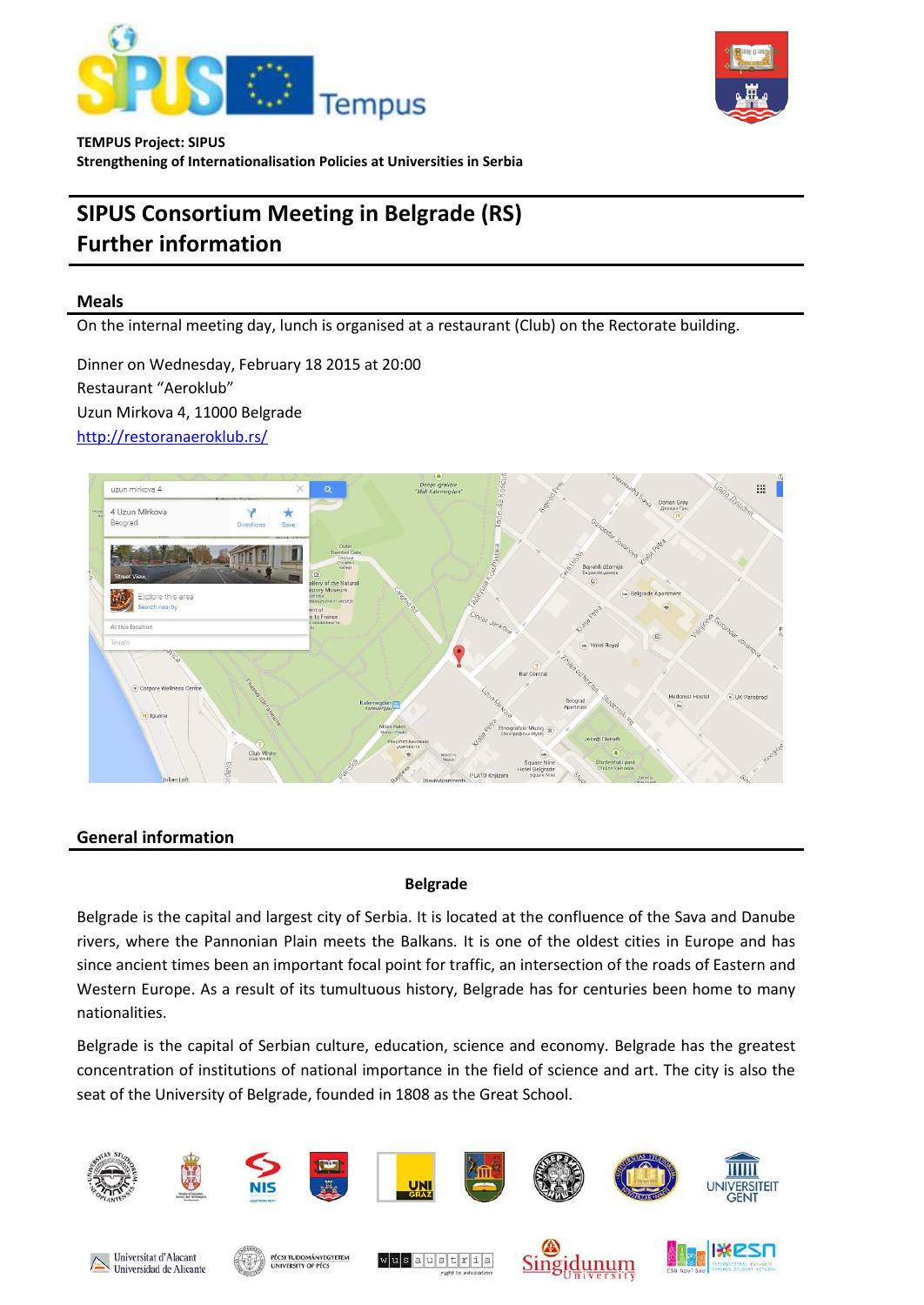



### **TEMPUS Project: SIPUS**

**Strengthening of Internationalisation Policies at Universities in Serbia** 

- For further information about Belgrade, please visit: [http://www.tob.rs/.](http://www.tob.rs/)
- $\triangleright$  For basic information about public transport, currency, banks and cards, please visit: [http://www.tob.rs/useful-informations/basic-informations.](http://www.tob.rs/useful-informations/basic-informations)
- Weather forecast in Belgrade: [http://www.hidmet.gov.rs/eng/prognoza/stanica.php?mp\\_id=13274](http://www.hidmet.gov.rs/eng/prognoza/stanica.php?mp_id=13274)
- $\triangleright$  In case you need taxi services, please call:
	- $\blacktriangleright$  (+381) 1 9803;
	- $\triangleright$  (+381) 1 9804;
	- $\triangleright$  (+381) 1 9801.
- $\triangleright$  Emergency telephone numbers:
	- Police: (+381) 192;
	- $\triangleright$  Fire brigade: (+381) 193;
	- $\triangleright$  Ambulance: (+381) 194;
	- $\triangleright$  AMSS, help on road: (+381) 1987;
	- General information: (+381) 11811.

# **University of Belgrade**

The University of Belgrade is a state university. Its main activities in the fields of higher education and scientific research are activities of public interest, and they are carried out in accordance with the legal regulations.

During the two centuries of its existence the University of Belgrade has served its people, and its former students and teachers have greatly contributed to the development of cultural, scientific, educational, political and economic life of our country.

The University of Belgrade is prepared to maintain and enhance its position as the leading institution of higher education in the region by adapting to the challenges of modern times on one hand, and preserving what's worth in its tradition on the other. This is precisely what makes it recognized as a true national brand.

For further information, please visit: [http://www.bg.ac.rs/en/index.php.](http://www.bg.ac.rs/en/index.php)

#### **Where to go?**

#### **Attractions:**

- $\triangleright$  Belgrade Fortress;
- $\triangleright$  Knez Mihailova Street;
- ▶ Kosančićev venac Street;
- $\triangleright$  Bohemian quarter Skadarlija;
- $\triangleright$  Terazije Square;
- $\triangleright$  Republic Square.

For further information about Belgrade' attractions, please visit:<http://www.tob.rs/what-to-see/attractions>

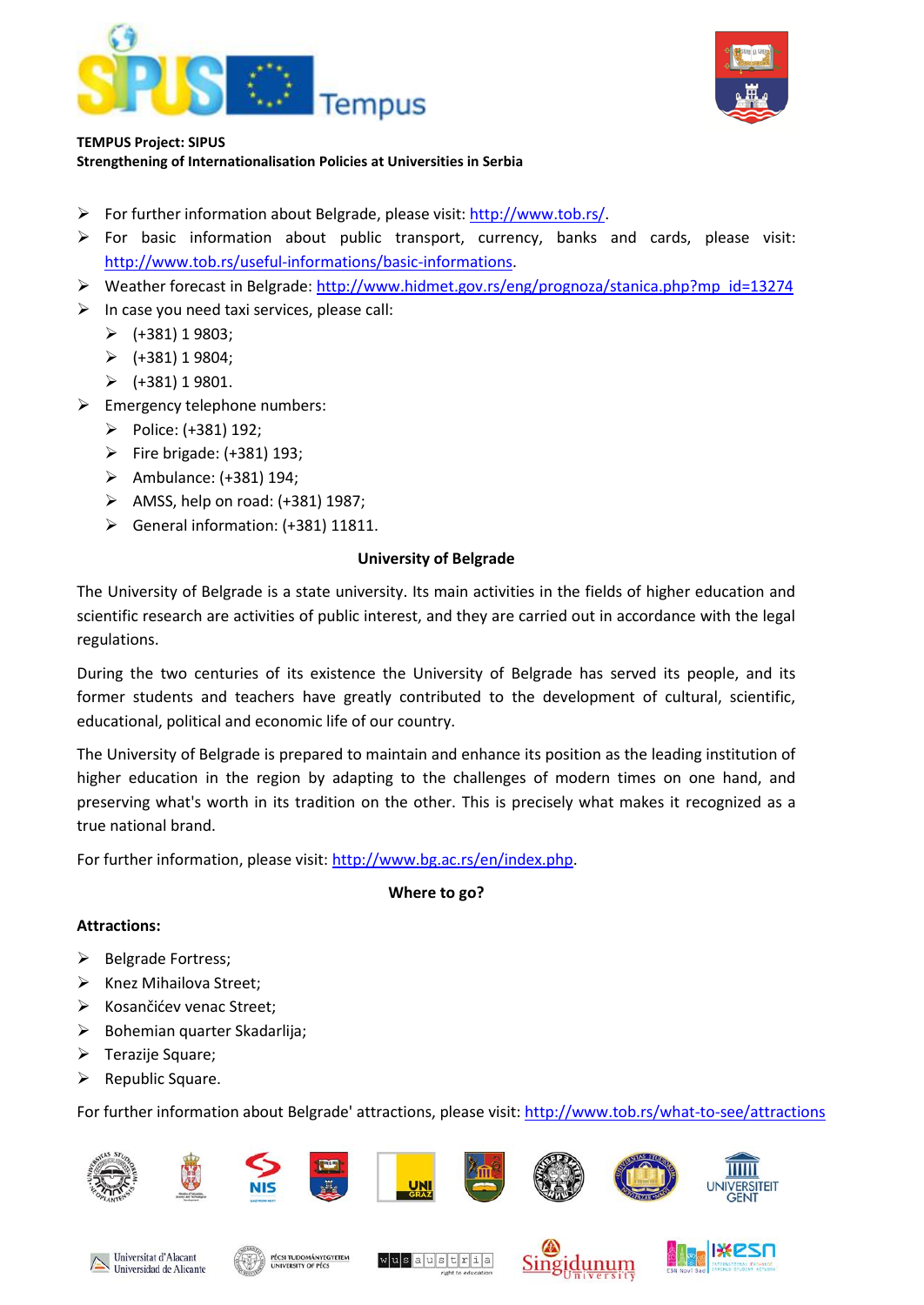



#### **Museums:**

- $\triangleright$  Residence of Princess Ljubica;
- > Sales Art Gallery Beograd;
- Gallery of Frescoes;
- Memorial Museum of Ivo Andrić;
- $\triangleright$  Ethnographic Museum.

For further information, please visit:<http://www.tob.rs/what-to-see/museums>

# **Green Belgrade:**

- $\triangleright$  Kalemegdan Park;
- Tašmajdan Park;
- $\triangleright$  Academic Park.

For further information, please visit:<http://www.tob.rs/what-to-see/green-belgrade>

# **Monuments:**

- $\triangleright$  Victor;
- ▶ Monument to Ivo Andrić;
- Monument to Vuk Karadzić;
- $\triangleright$  Black Horses at Play;
- > Monument to the Unknown Hero.

For further information, please visit:<http://www.tob.rs/what-to-see/monuments>

#### **Restaurants:**

- $\triangleright$  Kalemegdanska terasa restaurant;
- $\triangleright$  Question mark;
- $\triangleright$  Caruso;
- $\triangleright$  Tribeca;
- $\triangleright$  Klub književnika.

For further information, please visit:<http://www.belgradeeye.com/restorani.html>